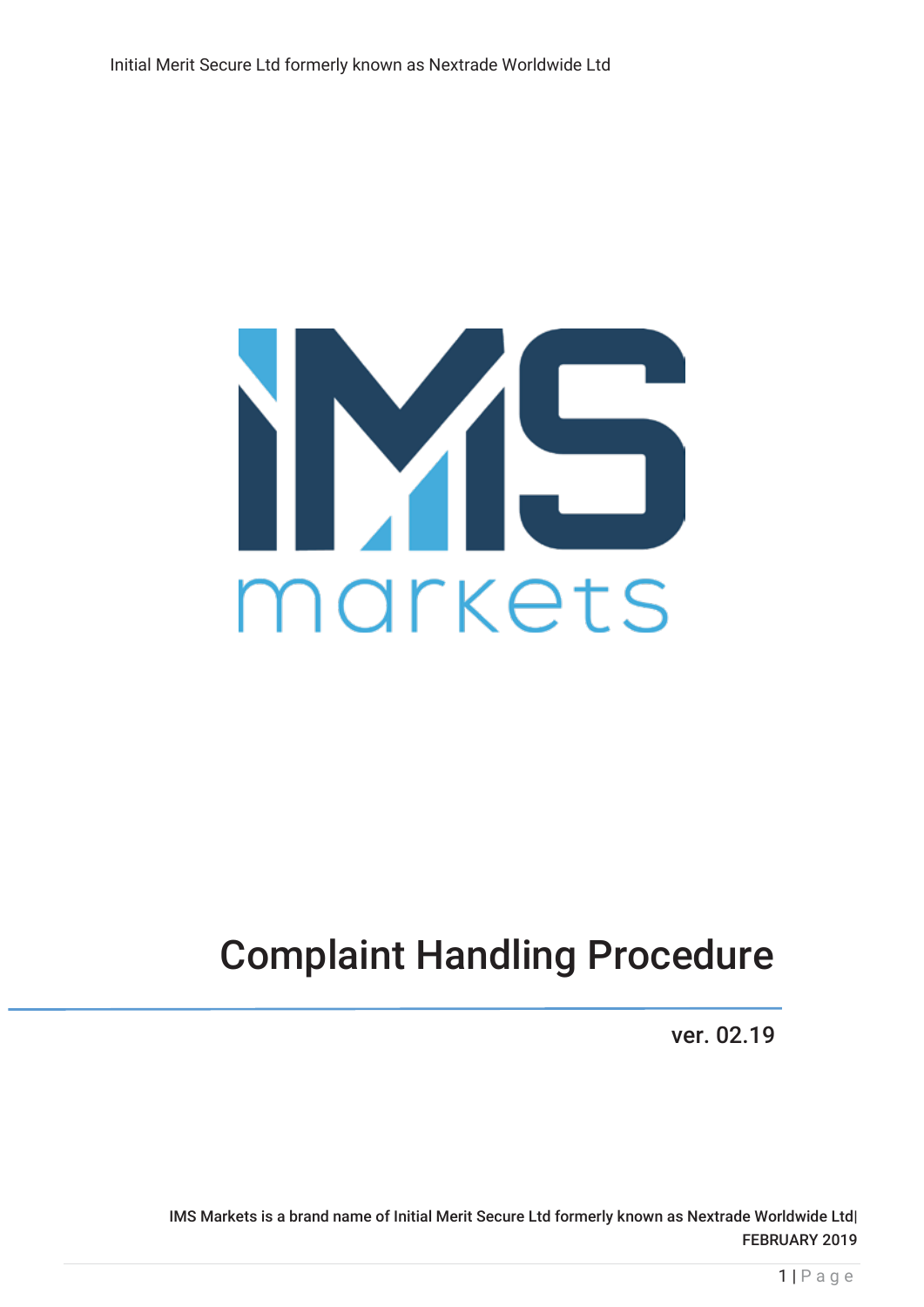# 1. Introduction

Following the implementation of the Markets in Financial Instruments Directive 2014/65/EU ("MiFID II") and in accordance to the provisions of the Financial Services and Activities and Regulated Markets Law of 2017 (the "Law") and the Directive for the Authorization and Operating Conditions of CIFs (DI144-2007-01 of 2012) of the Cyprus Securities and Exchange Commission ("CySEC"), Initial Merit Secure Ltd formerly known as Nextrade Worldwide Ltd (hereinafter called the "Company") is required to establish, implement and maintain effective and transparent procedures for the reasonable and prompt handling of complaints received from retail clients or potential retail clients, and to keep a record of each complaint and the measures taken for the complaint's resolution.

# 2.Queries

In case that a client is displeased with the Company's services or if has any query with regards to his/her account or activity with the Company, he/she may contact the **Customer Support Department** via:

- a) Email: support@imsmarkets.com
- b) Telephone: +357 25 754323
- c) live chat.

The Company's Customer Support Department will determine if the client's query can be resolved immediately or whether it will require further investigation. If the client's query cannot be resolved immediately, the Company will remain committed in addressing and/or resolving it promptly.

If the Client is unsatisfied with the response to the query, then he/she may raise this further with the Complainant Handling Officer following the process indicated in the following section.

### 3.Official Complaint

A "complaint" is defined as an expression/statement of dissatisfaction addressed to the Company by a client (natural or legal person) relating to the provision of investment and/or ancillary services.

All complaints made by clients (or potential clients) either directly to the Company or indirectly through the Commission, in relation to the way in which the Company conducts its business must be fully investigated by the Compliance Officer and where possible appropriate action taken to resolve the situation.

Even a seemingly minor complaint, which is mishandled or left unchecked could lead to serious and damaging consequences for the Company. Any apparent complaint, whether written or oral, must be immediately referred to the Compliance Officer.

### 4.Procedure

When a client is proceeding with a complaint, it will be free of any charges.

A complaint must not include offensive language towards the Company, or towards an employee of the Company.

> IMS Markets is a brand name of Initial Merit Secure Ltd formerly known as Nextrade Worldwide Ltd| FEBRUARY 2019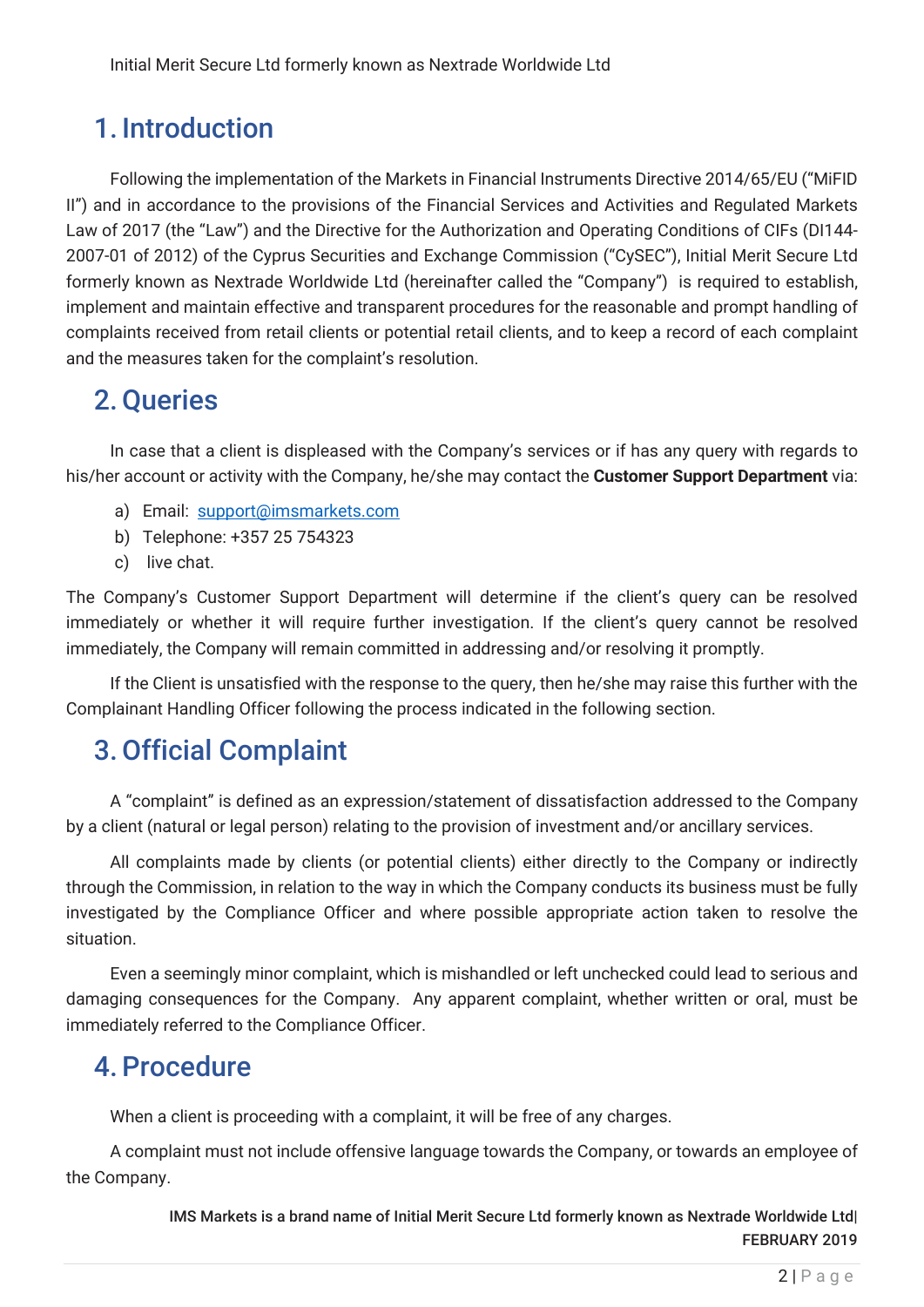Complaints may be submitted in writing using Client Complaint Form ( Appendix 1), by post or by email only at the contact details provided below:

- a) Postal Address: 3, Pythagora Street, Pythagoras Court, 4th Floor, CY-3027 Limassol (Attention to: Compliance Officer)
- b) By email: compliance@imsmarkets.com

Once a complaint is received, it will be registered in the Company's "Internal Registry" under a unique reference number. This reference number will be comprised of ten (10) digits made up by the Company's TRS code (2 digits), the year (4 digits) and the complaint number for the year (4 digits). This unique reference number will be communicated to the complainant, who shall be using it in any future contact with the Company, the CySEC and/or the Financial Ombudsman.

All complaints shall be dealt by the Compliance Officer in accordance with the procedures set below:

- a) All complaints must be acknowledged in writing within **five (5) business days** of being received. The written acknowledgment sent by the Company to the complainant will include the complaint's unique ten (10) digit reference number, as well as details of the name and capacity of the person dealing with the complaint.
- b) The Complaint Handling Officer will investigate the complaint and respond, within two (2) months, to the Complainant about the outcome/decision. Throughout the investigation process, the Company shall inform the complainant of the handling process of his/hers complaint(s) and if needed request for further information in order to facilitate the resolution of the complaint.
- c) In case the investigation is not concluded within two (2) months following the submission of the complaint, the complainant will be informed in writing of the reasons for the delay and when he should expect completion of the investigation process (this period will not exceed three (3) months from the submission of the complaint).
- d) Finally, the Company will inform the complainant that he/she may refer the complaint, if not satisfied with the Company's final response, to the Cyprus Securities and Exchange Commission (electronically: http://www.cysec.gov.cy/en-GB/complaints/how-tocomplain/) for further investigation or the Financial Ombudsman of Cyprus.
- e) A complaint to the Financial Ombudsman should be filled within three months from the receipt of the response from the company.

The details of the Financial Ombudsman of the Republic of Cyprus are:

Address: 13 Lord Byron Avenue, 1096 Nicosia

Phone: +357 22848900

Facsimile (Fax): +357 22660584, +357 22660118

Complaints: complaints@financialombudsman.gov.cy

Financial Ombudsman: fin.ombudsman@financialombudsman.gov.cy

Website: www.financialombudsman.gov.cy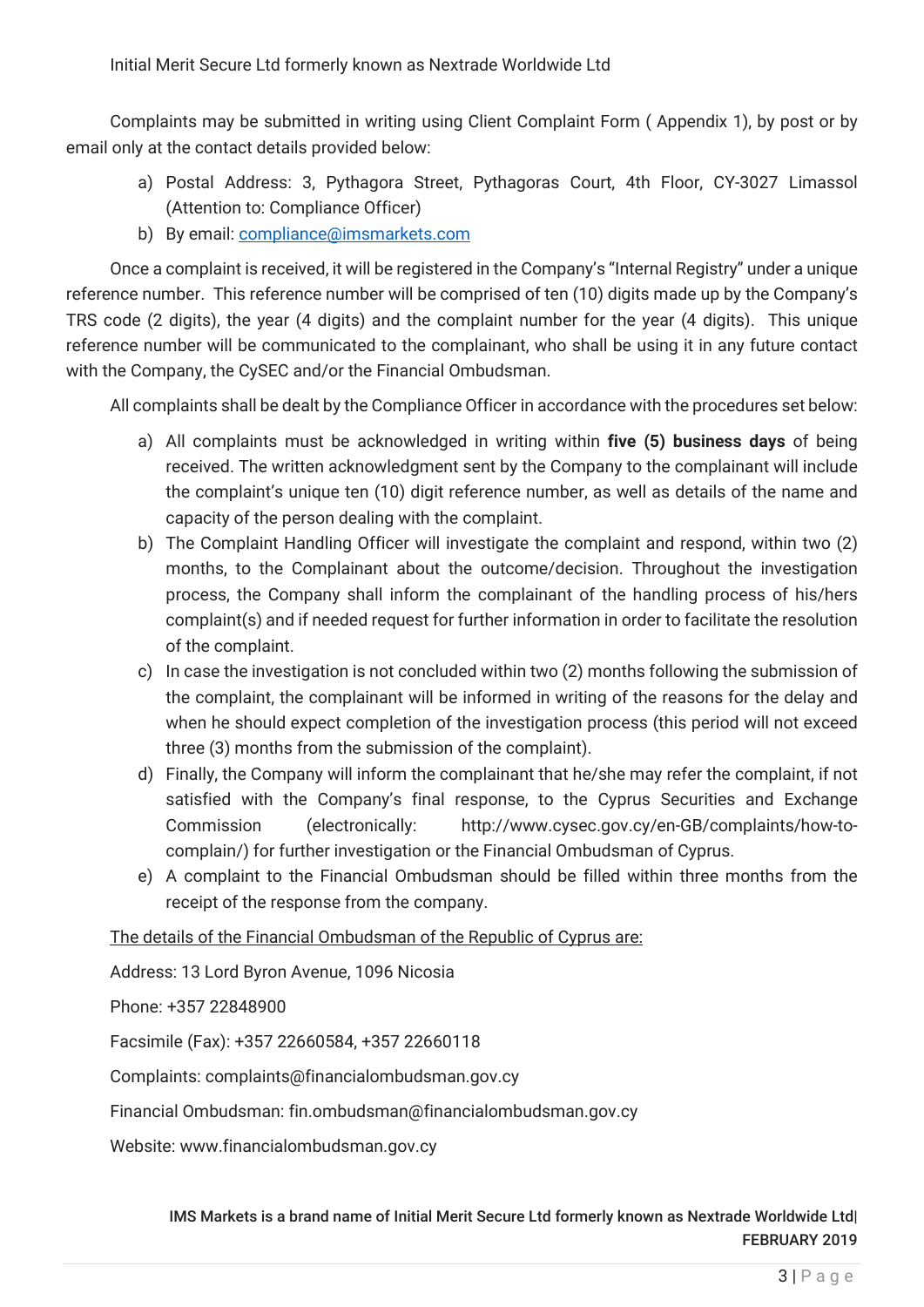The details of the Cyprus Securities & Exchange Commission are: Address: 27 Diagorou Street, 1097 Nicosia Telephone: +357 22506600 Fax: +357 22506700 E-mail: info@cysec.gov.cy Website: www.cysec.gov.cy

# 5.Complaints record and register

A full record of each complaint, including all relevant documents, and of the action taken in response must be kept by the Company for seven (7) years after the date of the last response.

The Compliance Officer is responsible for entering all complaints onto the Complaints Register and recording the outcome. The following information should be noted:

- the identity of the complainant (name and surname of the client)
- internal account number (given to the Client over account opening)
- the Company's employee to whom the complaint was made
- the Company's employee responsible for that client relationship and his department
- the date on which the complaint was received and filed
- a summary of the complaint
- the value of the complainant's portfolio
- the approximate value of any loss which the complainant claims to have suffered
- the date and a summary of the Company's reply to the complaint
- a note of any other relevant correspondence with the complainant, which should be kept in the appropriate client file

The Complaints Record and Register should be available for inspection by the Commission at any time.

### 6.Complaints Reporting

On a monthly basis, irrespective of whether a complaint has been received or not, the Company will submit to the Commission Form T144-002-001. If a complaint has been received, the said Form must include information about the complaints it has received and how these have been handled.

# 7.Complaints Monitoring

Pursuant to paragraph 13 of Directive DI 144-2007-01, the Company is required to analyze on an ongoing basis, complaints-handling data, to ensure that it identifies and addresses any recurring or systemic problems. Specifically, the monitoring process should include, inter-alia:

> IMS Markets is a brand name of Initial Merit Secure Ltd formerly known as Nextrade Worldwide Ltd| FEBRUARY 2019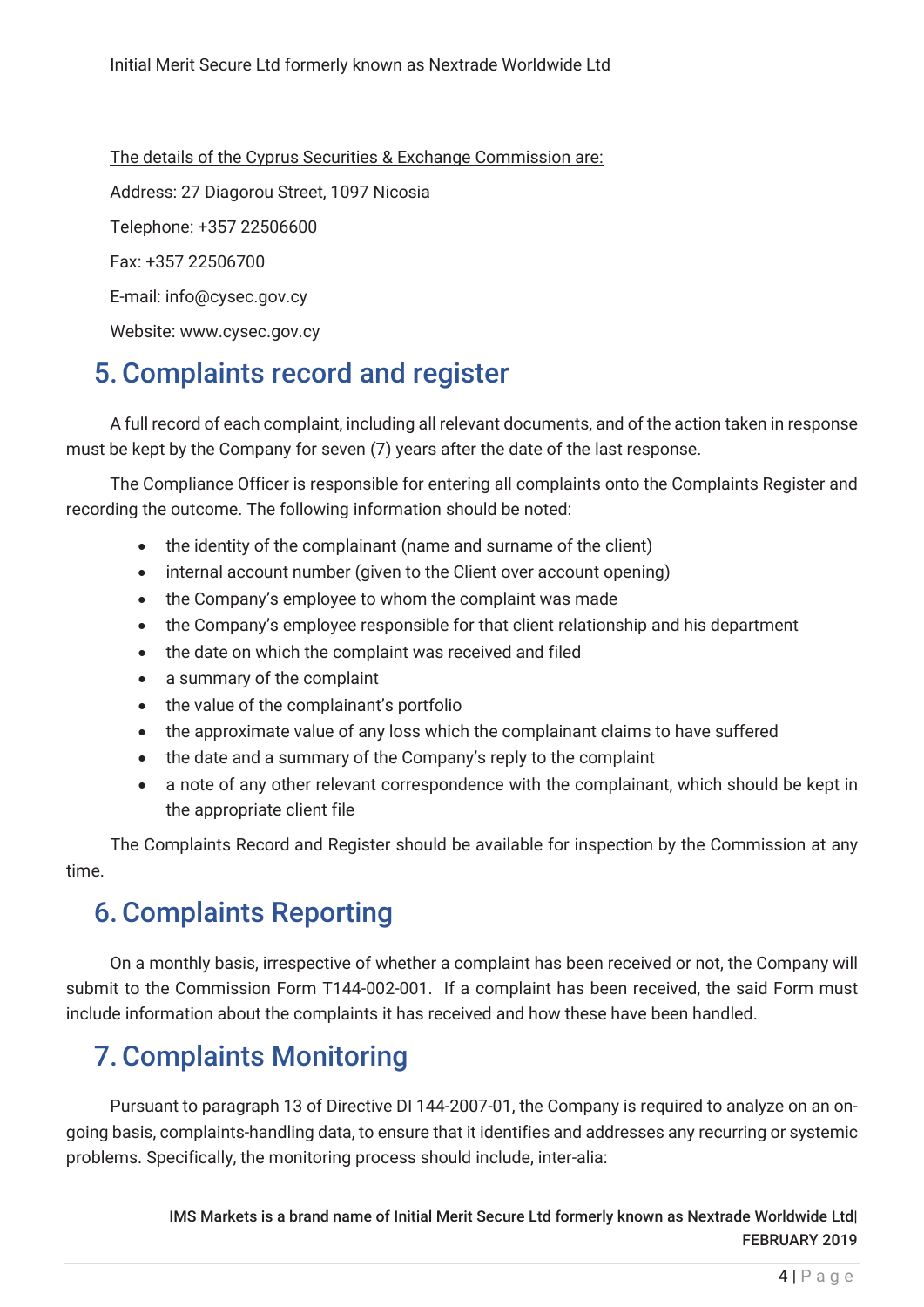Initial Merit Secure Ltd formerly known as Nextrade Worldwide Ltd

- Analysis of the cause of the individual complaints so as to identify the common root causes to various types of complaints;
- Consideration of whether the said root causes also affect other processes or financial means, including those not directly complained of; and
- Correction of the root causes.

Moreover, the Company's responsible person to oversee the complaints procedure is the appointed Compliance Officer.